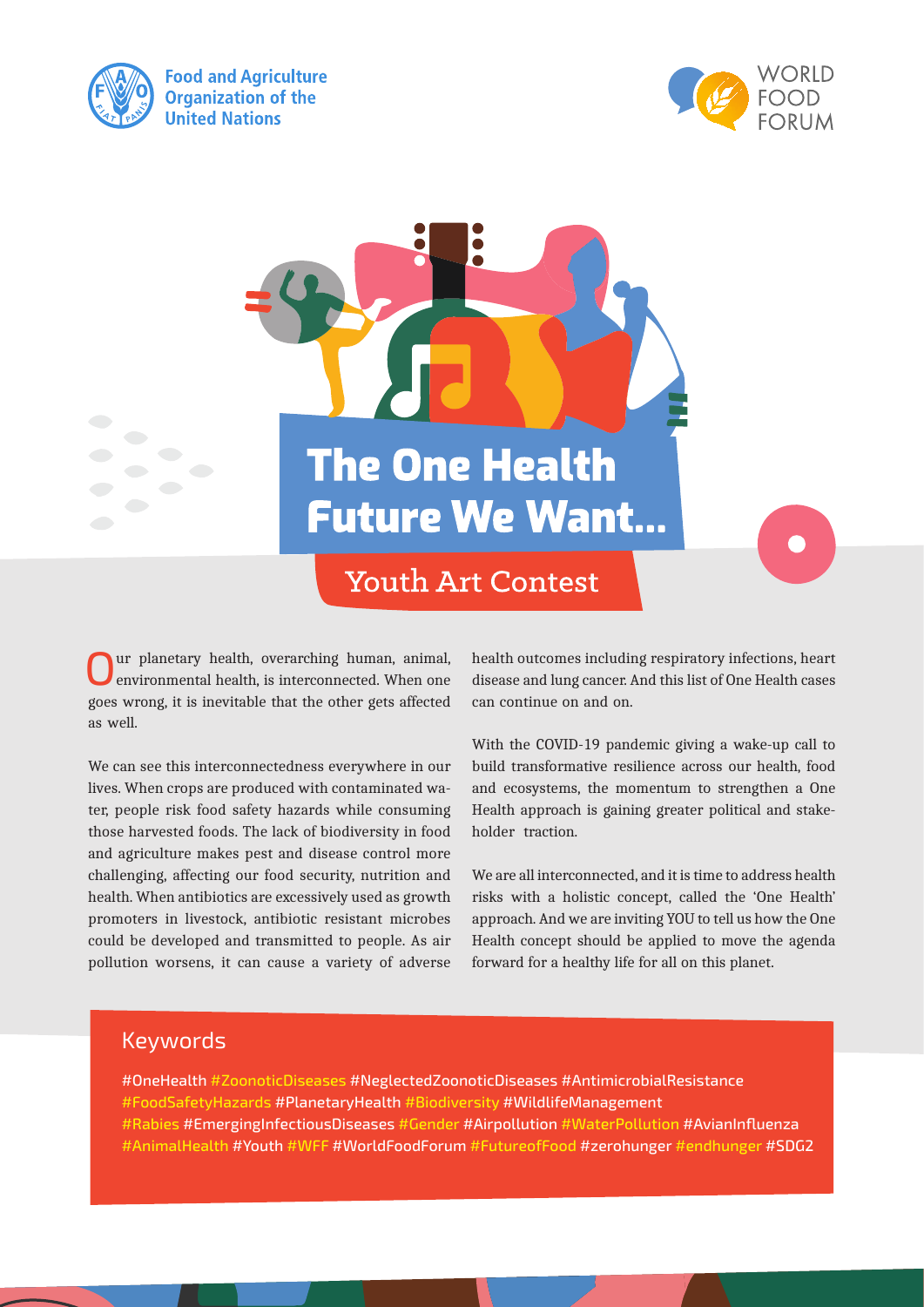## **What** is FAO planning to do?

As part of the World Food Forum, we are inviting youth to enter the art contest where young people will be encouraged to send their creative art pieces on **The One Health Future We Want,** including slam poetry, song, or skit performance. The winner(s) of this competition will be granted a paid internship opportunity with FAO's One Health team to support global advocacy efforts to achieve optimal planetary health.

### **Who** can participate?

Nationals of FAO Members, between 21 and 30 years old, enrolled in a degree programme or recent graduates within three years after graduation of a degree programme, are invited to join the competition. All participants must have working knowledge of at least one FAO official language (English, French, Spanish, Arabic, Chinese or Russian) and you may submit your creative art piece as an individual or as a group (maximum 3 people). *The internship may be home-based. The period of an internship assignment will be a minimum of three months.*

### **Why** do we need youths' voice?

We want to put your voice at the centre of our advocacy works. We are hoping to curate a platform for youth to demand to the UN, international organizations and the Member States about the **One Health Future YOU Want**. Your voices will be used in our advocacy works to show policy makers what the youth generations are requesting to governments and the UN to change the One Health systems.

### **When** can youth join?

Submissions will be open from 24 September 2021 and will close on 20 November 2021 11:59pm CET (Rome time). Once the submitted art pieces are evaluated, the shortlisted candidates will be invited to participate in the main event in December 2021, where the art contest winner will be announced.

# **How** can youth participate?

- **•** Participation is free of charge.
- **•** The entry period will begin at 12:00 (CEST) on 24 September 2021 and will close at 11:59pm (CEST) on 20 November 2021.
- **•** Only one entry should be submitted per person or group of 3 maximum. Multiple entries from one person will result in disqualification.
- **•** Participants can choose one of the following creative forms to join the art contest: (i) Slam Poetry (ii) Song (iii) Skit performance
- **•** Length of the submitted recordings should be, and cannot exceed, 7 minutes maximum.
- **•** Participants should submit their recordings with the **[contest entry form](http://www.fao.org/3/cb6121en/cb6121en.pdf)** to: [One-Health@world-food-forum.org](mailto:One-Health%40world-food-forum.org?subject=)
- **•** Recorded files can be submitted via WeTransfer, google drive or drop box in an MP4 or AVI file.
- **•** All artworks must be original.
- **•** Please contact [One-Health@world-food-forum.org](mailto:One-Health%40world-food-forum.org?subject=) for further inquiries.
- **•** All participants are encouraged to express their thoughts on the One Health issues that we face. Here are some guiding questions that could help create the narrative for your art works:
	- Which One Health issue would you like to address?
	- What is the cause of this issue? What is your suggested solution?
	- How do we ensure that women have the power and opportunity to change the health around them?
	- What role can women play in achieving the One Health Future We Want?
	- What do we need to do to safeguard our future health that works for animals, the environment and for mankind?
	- How do we get many disciplines to work together?
	- How can we prevent a potential pandemic from emerging?
	- How can we minimize the risk of antimicrobial resistance (AMR)?



## **Where** will the submissions be exhibited?

The shortlisted candidates will be contacted to attend the main event in December 2021, where the winner will be announced. The submissions will also be exhibited via the communication channels of FAO and the World Food Forum.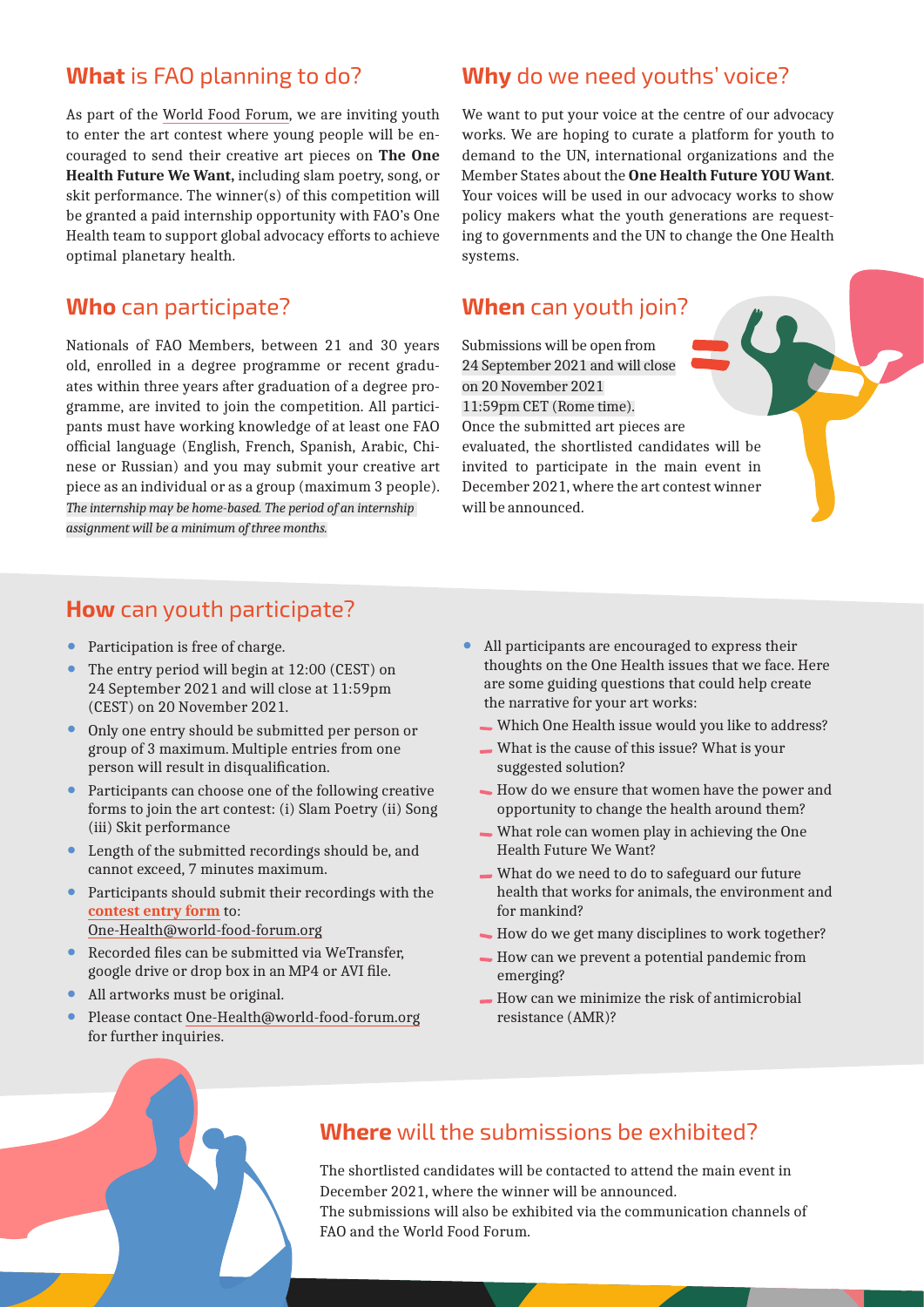#### GENERAL RULES

1 FAO employees and their immediate family members (spouses, parents, children, siblings and their respective spouses, regardless of where they live) or persons living in the same households of such employees, whether or not related, are not eligible to enter the contest. FAO will determine eligibility at its sole discretion.

2Partners or relations of partner staff of the institutions involved in the launch of contests, and relations of the judging committee, are not eligible to compete.

3 FAO reserves the right to disqualify submissions which are not consistent with the Organization's values and guiding principles.

4 FAO also reserves the right to ver- $\mathsf{T}$  ify the eligibility of any entry and/ or entrant (including an entrant's identity and address) and to disqualify any entrant who submits an entry that is not in accordance with the Contest Rules, including these Rules, Copyright and Privacy, or who tampers with the entry process.

FAO will not pay any fees, nor pay **J** any costs relating to, participation in any contest or for the use of any submissions in relation to the contest.

6No logos, URLs, telephone num-bers, or calls that solicit directly for monetary donations should be included in any material.

7FAO will not be responsible, and cannot be held liable, for incomplete, lost, late, misdirected or illegible entries or for failure to receive entries due to transmission failures or technical failures of any kind, including, without limitation, malfunctioning of any network, hardware or

software, whether originating with sender or for any human error, lost/ delayed data transmission, or any other error or malfunction.

8By submitting entries to the contest, entrants agree that personal data, especially name and address, may be processed, shared, and otherwise used for the purposes and within the context of the contest, FAO institutional activities, and any other purposes outlined in these Rules. The data may also be used by FAO in order to verify the entrant's identity, postal address and telephone number or to otherwise verify the entrant's eligibility to participate in the contest.

9 Nothing in these General Rules or in any rules for the contests, nor any acts performed, or statements made in relation to the contests, shall be deemed a waiver, express or implied, of any of the privileges and immunities of FAO.

# Copyright and privacy

- **•** Entrants must own the copyright of the material they submit to the contest. If the material contains footages of a person or persons, entrants must have obtained the permission of those persons for submission of their material to the contest as well as the use of the material by FAO for the purposes described in these General Rules. In the case where the material contains footages of a child or children, entrants must have obtained the permission of the child's or children's parents or legal guardian for submission of their material to the contest.
- **•** The entrant declares that, to the best of his/her knowledge, no third party can claim any rights on the material submitted. The entrant also confirms that each person depicted in the material has granted permission to be portrayed as shown.
- **•** FAO will not seek additional approvals in connection with the use of the material and it will not be responsible for any claim or complaint alleging violation of the rights of third parties.



- **•** Copyright of the material remains with the entrants. By entering the contest, entrants grant an irrevocable, perpetual, worldwide exclusive license to FAO for non-commercial purposes, to reproduce, distribute, display and create derivative works of the entries (along with a name credit) in connection with the contest and the promotion of FAO's work, in, amongst others:
	- FAO and WFF website: [www.fao.org](http://www.fao.org), [www.world-food-forum.org](http://www.world-food-forum.org/)
	- Corporate videos or digital recordings to illustrate the work of the Organization.
	- Printed FAO and WFF publications, brochures or posters.
	- Social media channels, including promotion of the contest itself.
	- Any other media used by FAO and WFF to communicate.